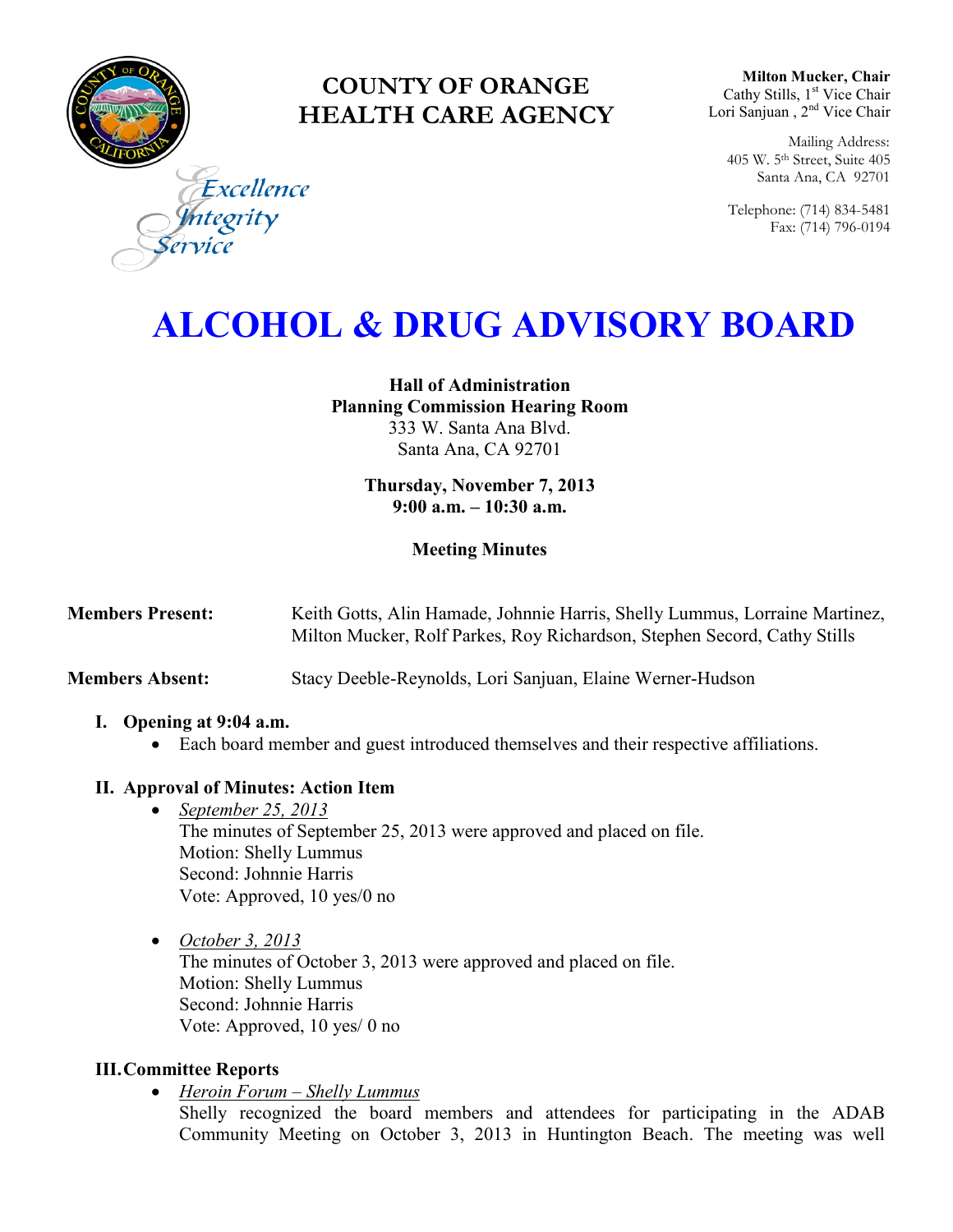Alcohol & Drug Advisory Board Meeting Minutes November 7, 2013 Page 2

> attended and positive feedback was received. The committee will continue to meet to further discussed the needs of the community and possibilities for future community forums.

- *Legislative – Roy Richardson*  Roy shared information on Assembly Bill's 635, 649, and 721. Handouts are available upon request. Contact Danielle Daniels, (714) 834-5481.
- *Membership – Shelly Lummus*  Shelly reported that the board has two open vacancies and is reviewing applications of three candidates. Shelly will continue to update the board on the recruitment process.
- *Nominating – Milton Mucker*

Milton called for members to volunteer on the Nominations Ad Hoc Committee. Keith Gotts, Lorraine Martinez, and Johnnie Harris have volunteered to serve on this committee. This committee will work together with the board in finalizing the slate of 2014 officers.

*Mental Health Board – Stephen Secord* 

Stephen updated the board on recent Mental Health Board activities. Particularly, Stephen reported that the Department of Health Care Services (DHCS) conducted an audit of BHS in October 2013 and the outcomes were very well. Stephen also updated the board on the National Association of Mental Illness (NAMI) Walks event in Huntington Beach which was also a success for the organization. Finally, at the October Mental Health Services Act (MHSA) Steering Committee meeting, five programs were approved for expansion for fiscal year 2013/14. For detailed information, contact Danielle Daniels, 714-834-5481.

*Provider Meeting – Cathy Stills* 

Cathy reported that the community resources which oversee the treatment programs will be dismantled. Treatment programs will begin working directly with the Probation Officers versus the community programs. Also, there is a Request for Proposal (RFP) being issued for residential services in December. There will also be an RFP for the perinatal, residential, and detox programs in the county which will include a new component such as medically assisted treatment. Particularly, many of the clients may be prescribed medication or under the care of a physician, which is why this will be included in the RFP. Current individuals who are on MSI will be transitioning to Medi-Cal by early 2014 as part of the Affordable Care Act implementation.

# **IV.Old Business:**

• Membership – Shelly Lummus

Shelly discussed member attendance and participation at the meeting. She made a motion to receive an update on attendance, particularly the status of those members who have not been active.

Motion: Shelly Lummus Second: Johnnie Harris Vote: Approved, 10 yes/0 no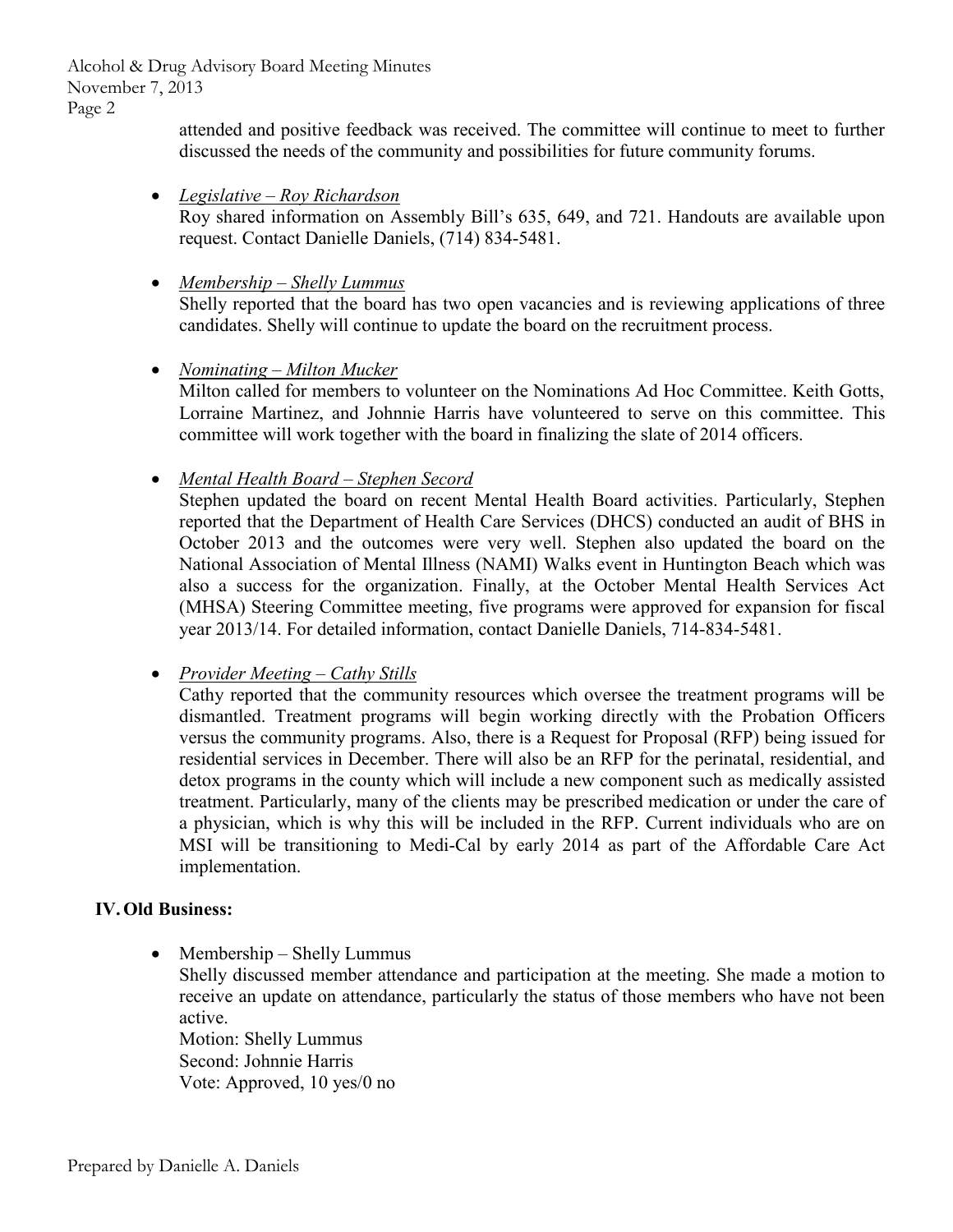Alcohol & Drug Advisory Board Meeting Minutes November 7, 2013 Page 3

## **VII. New Business**

*Holiday Breakfast: Thursday, December 5, 2013* 

Alin Hamade suggested the board have their holiday breakfast at a different location. Alin volunteered to research locations in Orange County which can accommodate a breakfast menu, the ADAB and their guest. Danielle will notify the board once the location has been confirmed.

- *January 2, 2014 Board Meeting Dark*  The board recommended going Dark (cancel meeting) in January due to the New Year's Holiday. Motion: Johnnie Harris Second: Alin Hamade Vote: Approved, 10 yes/0 no
- *2014 Presentation/Goal List Shelly Lummus*  Shelly suggested that board members forward any presentations or agenda items they may have for 2014 to Danielle. Danielle will present the suggested items as a handout for discussion at the February meeting.

## **VIII. BHS Update – Mitch Cherness**

- Mitch recognized the board for a successful Community Outreach Meeting at Huntington Beach High School. Mitch shared that he received great feedback from the community and encouraged the board to continue with the momentum.
- The department is releasing a Request for Application (RFA) for a Vivitrol program, particularly for the current Assembly Bill (AB) 109 providers. Also, a RFA will be released for additional residential programs in the county in efforts to address the shortage of beds.
- Finally, Mitch also reported that the AB 109 plan is being re-structured. The new plan with an array of services will be submitted to the Board of Supervisors for final approval.

#### **VIIII. ADEPT Report – Amy Buch**

- Amy updated the board on the Annual Rock and Roll event in Mission Viejo at the Norman P. Murray center which was a success. The event was well support by both Supervisor Patricia C. Bates and Supervisor Todd Spitzer. Also, the Battle of the Banners  $1<sup>st</sup>$  place winner went to the Los Alamitos School District.
- Additionally, Amy updated the board on the department's take back event. Twenty six (26) sites in Orange County participated in this event.
- Finally, Amy reported that the Board of Supervisor introduced a social host ordinance in Orange County in which eight (8) cities have already participated.

#### **X. Public Comment**

• None

# **XI. Adjournment**

 $9:49 \text{ p.m.}$